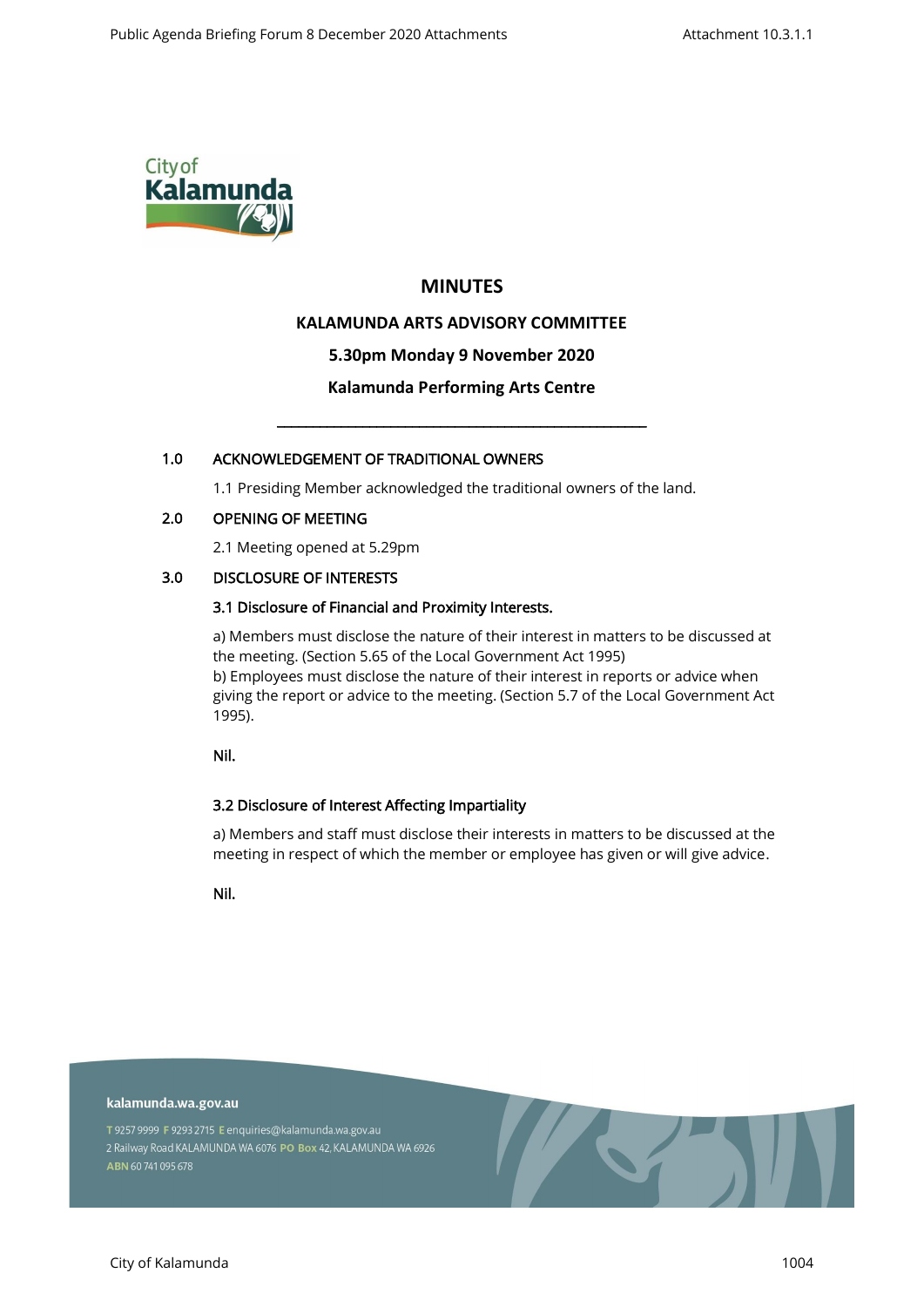Kalamunda Arts Advisory Committee

Minutes – 9 November 2020

#### 4.0 ATTENDANCE AND APOLOGIES

# 4.1 Attendance

# Committee

Cr Kathy Ritchie Andy Farrant Annette Eassie Stephen Castledine Sian McMillan Claire Eden Michelle White Ruth Bale Cr Geoff Stallard

Councillor Delegate Presiding Committee Member Committee Member Committee Member Committee Member Committee Member (Deputy Chair) Committee Member Committee Member Proxy Councillor Delegate

# City of Kalamunda Staff

Andre Stuyt

# Apologies

| Leon Allen      |
|-----------------|
| Briony Bray     |
| Gordon Mitchell |
| Jessica Wellman |

Manager Commercial & Cultural Services

Committee Member Committee Member Committee Member Committee Member

# 5.0 CONFIRMATION OF MINUTES FROM THE PREVIOUS MEETING

#### MOTION

"That the minutes of the Kalamunda Arts Advisory Committee held on 26/10/20 are confirmed as a true and accurate record of the proceedings."

| Moved:    | <b>Steve Castledine</b>    |  |
|-----------|----------------------------|--|
| Seconded: | Cr Kathy Ritchie           |  |
| Vote:     | <b>Carried Unanimously</b> |  |

# 6.0 CENTRAL MALL UPGRADE

General discussion regarding the Feedback prepared by the working group.

#### MOTION

The City of Kalamunda Arts Advisory Committee recommends the following actions and inclusions be adopted by Council as part of the re-development of Central Mall:

City of Kalamunda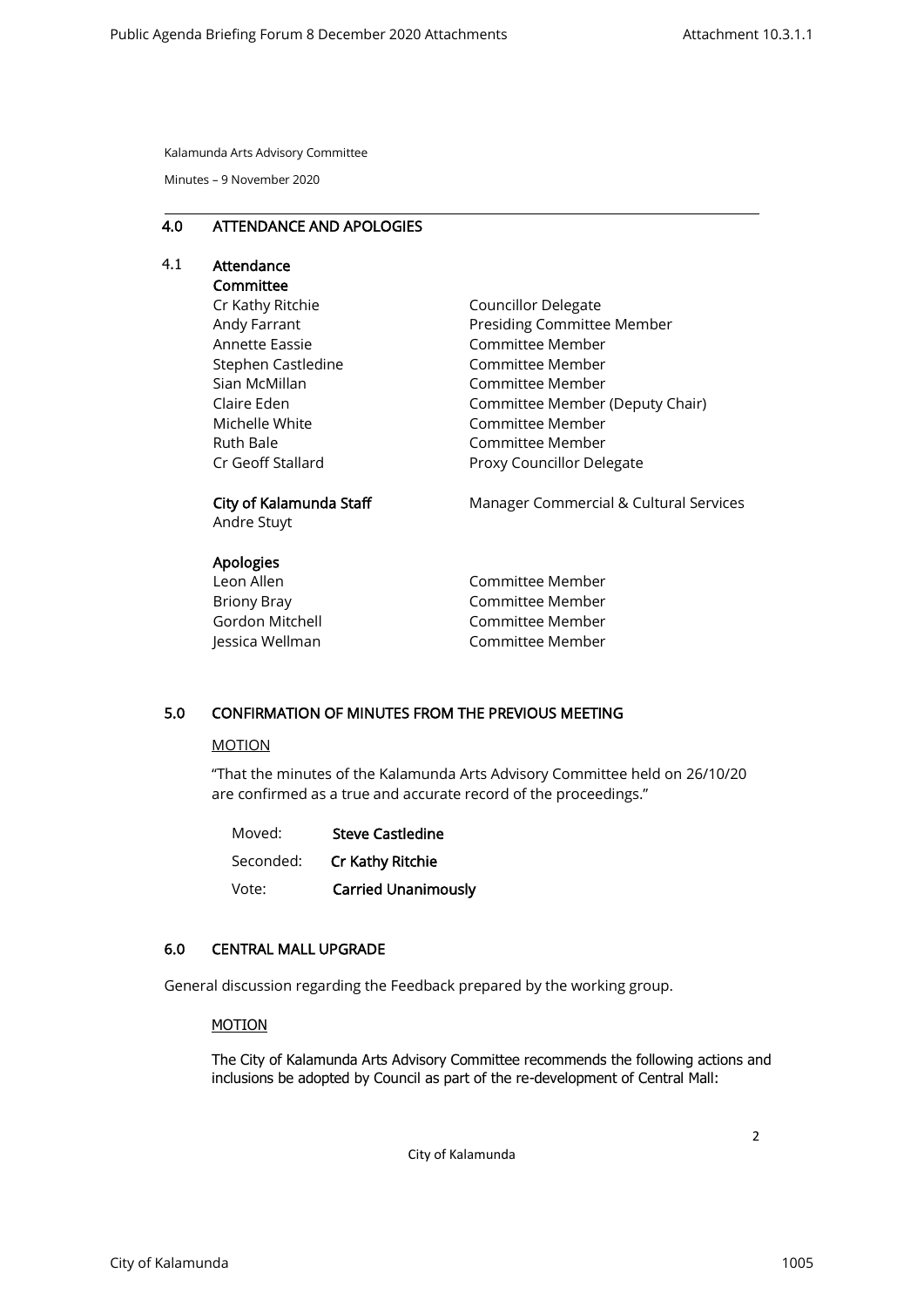Kalamunda Arts Advisory Committee

Minutes – 9 November 2020

- 1. That the Central Mall redevelopment is the first major city project to be undertaken since the adoption of four key City strategies – Arts, Tourism, Environment and RAP. The Committee sees considerable benefit of a cross-strategy approach to facilitate Focus Area 1 of the Arts Strategy - Placemaking and Identity be adopted. The redevelopment is powerful opportunity to align across all four strategies and to take full advantage of the area for visitors and residents.
- 2. Seek appropriate advice and cultural guidance and consultation to naming the mall, the telling of traditional stories, informing design elements, street infrastructure and plantings from appropriately recognised Wadjuk Noongar elders. That these cultural elements feature strongly in the final development in ways that align with the City's Reconciliation Action Plan.
- 3. Community expertise in the Arts Advisory Committee and more broadly the City's community be a source of specialist advice that relate to lighting, sound and other facilities that enable arts and community activities to take place in the mall. This specialist knowledge also extends to strong links to networks of creative, qualified and experienced personnel who offer greater value adding opportunities and who can be sought using the City's standard procurement processes.
- 4. The public art funds allocated to this project, \$24,000, be used to cover the costs of artists' design and creative fees. This will ensure that local artists are able to benefit from the City's investment in the mall as well as extending the City's formal link to artists.
- 5. That the City appoint an artist to be part of the design team to inform all elements of the redevelopment. This recommendation actions Item 1.4 of the Arts Strategy, that relates to improved visual attractiveness of the City and Item 1.6, that recommends engagement of creative specialists (artists/curators) to be part of the design teams of City projects.
- 6. That the design and placement of metal posts/trunks, street furniture, catenary lighting, plantings, written and visual messages, images, sounds, smell (from plants) and other elements should be central to this development to provide a distinctive look for this part of Kalamunda. That these are informed by the natural environment, Indigenous advice and consultation.
- 7. All lighting be LED format selected for its warm colour, adaptability, programmability and energy saving is used rather than more traditional sources of mall lighting.
- 8. Linked to this recommendation is the use of digital projection on large trees near Mead and Barber Sts, external building walls and other reflective areas so that local visual stories can be shown and used to attract residents and visitors to the mall at night.
- 9. Advice be sought to select the best plantings of aromatic local plants that create habitat for quendas, installation of mature trees (possibly deciduous Australian) to break up some of the existing open areas and for these to be planted with appropriate horticultural and Australian plant advice.
- 10. This redevelopment source sustainable, recycled and natural materials.

As a note the Arts Advisory Committee is invited to be involved in City developments early in the project planning and design so the opportunities for community and creative input can be optimised and local employment can add to the arts economy.

City of Kalamunda

3